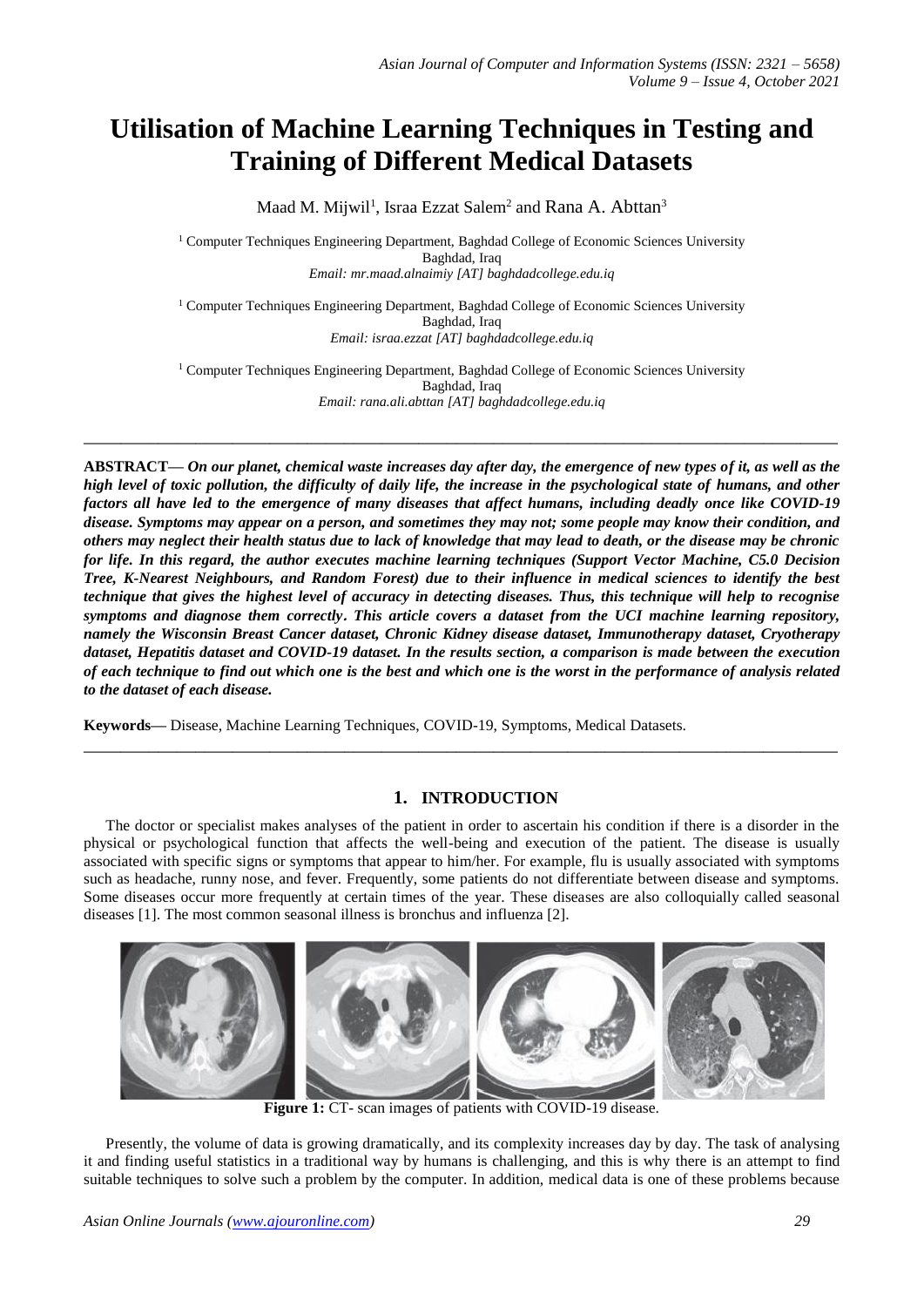this data becomes more complicated with the large spread of diseases worldwide [3]. It has become difficult to control it, especially with the spread of COVID-19 disease and the increase in infections among humans and the increase in deaths [4]. This matter forced doctors and specialists to find techniques that help them in a significant way in diagnosing the injured and determining their condition quickly and accurately. From these techniques are machine learning techniques. Machine learning [5] is evolving and growing in the world of healthcare. Furthermore, healthcare [6] is always one of the most vital areas that witness a remarkable advancement in machine learning techniques. Recently, machine learning has been adopted to predict and analyse medical datasets due to its speed, accuracy, and low cost [7]. For example, it has been widely applied in analysing chest images of patients with the COVID-19 disease [8-11]. These techniques can be trained to look at these images to analyse them, locate the abnormalities, and point at areas where the virus is spread in the human lung, and to give us a high analysis [12]. With these types of advanced technologies, clinicians can be better informed in analysing patient information [13]. As well as it has the ability to predict early diseases such as stroke, breast cancer and many other diseases, which made these techniques of great value to doctors. Figure 1 shows a set of CT- scan images of people with COVID-19 disease [14].

The main contribution of this article is the exhibition of an investigation on the execution of machine learning techniques (Support Vector Machine, C5.0 Decision Tree, K-Nearest Neighbours, and Random Forest) to perform an analysis on a set of binary data that has been chosen from the University of California at Irwin machine learning repository to obtain the best technique with high results in analysing data for each disease so that this technique is supportive for doctors and specialists. This work is conducted by using Python. It is a high-level programming language that Guido Van Rossum invented while working at the Centrum Wiskunde & Informatica Research Centre in 1986. This language is widely used in artificial intelligence.

The following parts of this article are organised as follows: Section two reviews a set of recent studies that apply machine learning techniques to analyse medical datasets earned from UCI machine learning repository. Section three discusses the techniques and materials used in this research. Section four covers the results obtained through experiments as well as the comparison between these techniques. At the end of this article conclusion and future works are advised in Section five.

## **2. LITERATURE SURVEY**

In this section, several previous works of literature that adopt the same views of the current paper and which has an impact on the author on its reading are presented. In addition, the researchers have not found find a similar published study to count the medical datasets chosen from the UCI repository website, and no study that applied the same techniques used in this paper, which make this paper unique.

The start is from a 2016 study conducted by Aswal et al. from India [15], they recommend implementing machine learning techniques (Support Vector Machine, C5.0 decision tree, k- Nearest Neighbour) on a medical dataset from the UCI machine learning repository, namely (Indian Liver Patient Dataset, Hepatitis Dataset, Thyroid Disease Dataset, Lung Cancer Dataset, and Pima Indians Diabetes Dataset). Their research explains that the best execution is the Support Vector Machine. In another paper issued at IEEE Xplore by Islam et al. in 2017 [16], they propose machine learning techniques (K-Nearest Neighbours and Support Vector Machine) to diagnose the breast cancer termed as Wisconsin breast cancer. This study has achieved an accuracy of more than 98% of support vector machine and earned more than 97% accuracy of K-Nearest neighbours. In another article conducted by Cahyani and Muslim [17], they make an improvement in the C4.5 Algorithm for Chronic Kidney Disease Diagnosis by adding two factors which are Discretization and Correlation-based Feature Selection. Their idea achieved success in analysing disease data, as they obtain an accuracy of more than 97%. This study is very impressive. In another study, Eedi and Kolla [18], they propose employing machine learning techniques (K-Nearest Neighbour, Random Forest, Naïve Bayes, Logistic Regression, and Decision Tree,) to detect Breast Cancer Wisconsin Diagnostic. Their research covers Breast Cancer Wisconsin dataset from the UCI machine learning repository. This research discovers the best execution for the random forest technique, with more than 93% accuracy. As for the previous study that will be covered in this section, it is an article conducted by Kumar et al. [19], on the application of one of the machine learning techniques, namely Support Vector machine with Genetic programming, on a dataset from the UCI repository, namely BUPA liver disorder, chronic kidney disease (CKD), fertility, and Wisconsin diagnostic breast cancer (WDBC). In this article, the authors obtain excellent accuracy for BUPA, Fertility, WDBC, and CKD as 75.36%, 85.0%, 99.12%, and 100%, respectively.

## **3. MATERIALS AND TECHNIQUES**

This section is divided into two parts; the first part is about the repository from which the data is taken, and the second part is directed towards techniques that have been utilised in this article. The UCI Machine Learning Repository [20] is a website affiliated with the University of California that includes nearly 600 free datasets to serve researchers and authors in the machine learning community. Meanwhile, these datasets can be used easily with one condition, which is to make a citation for the reference of this data and this repository. The table below presents a concise description of all the datasets utilised in this comparison with their number of attributes and instance.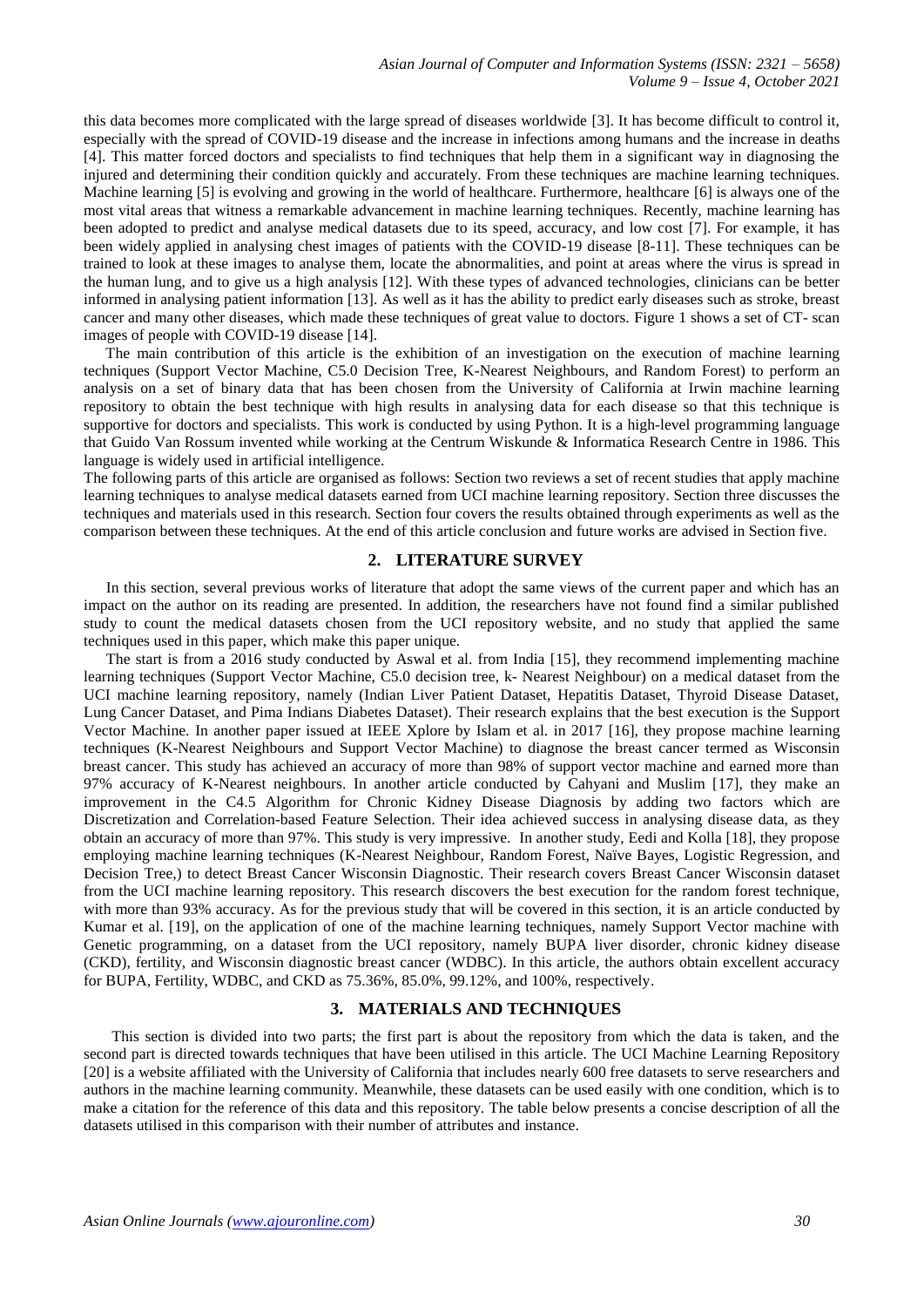| Datasets                     | <b>Attributes</b> | Instances |
|------------------------------|-------------------|-----------|
| Wisconsin Breast Cancer [21] | 32                | 569       |
| Chronic Kidney disease [22]  | 25                | 400       |
| Immunotherapy [23]           |                   | 90        |
| Cryotherapy [24]             |                   | 90        |
| Hepatitis [25]               | 19                | 155       |
| COVID-19 [26]                |                   | 14        |

## **Table 1:** Dataset's description

In the second part, the importance of each technique utilised in this article is concisely discussed, where a set of machine learning techniques are utilised, which are outlined below.

## **Support Vector Machine (SVM)**

SVM [27] is one of the most widespread supervised machine learning techniques invented in 1992 by three scientists: Bernhard Boser, Isabelle Guyon, and Vladimir Vapnik. This classifier is applied in classification and regression and performs operations using linear equations. The classifier has the ability to predict with high accuracy while avoiding overfitting of automatic data. We can summarize them as systems that employ a hypothesis for linear tasks in a high dimensional space and are trained from optimization theory that applies a learning bias derived from statistical learning theory. This technique employs hyperplanes to classify various classes in the dataset and practices various kernels like Poly, Sigmoid, Radial Basis Function, and Linear

## **C5.0 Decision Tree (C5.0 DT)**

C5.0 [28] is an updated and revised version of the C4.5 decision tree. This tree intentionally creates branches in the process of using the Information gain measure. When creating a tree model, the attribute splitting is based on the maximum amount of information gained. The data acquisition mechanism is the process of multiplying the probability of multiplying the class by the probability register of that class. The attribute impurity measure is performed by entropy. Large quantities of information are generated based on calculating the entropy values of either the main tree or sub-tree features. This process continues until a decision is reached that no further division within the tree is required. The most significant characteristic of this version of the decision tree is the ability to create a large group of branches to receive the largest number of data and is also characterized by less memory consumption and faster implementation and support. Unfortunately, this technique does not work with small data.

#### **K-Nearest Neighbours (K-NN)**

K-NN [29] is one of the easiest arsenals of machine learning techniques to execute. This technique is based on the classification process, where this process is done by identifying the closest neighbours, for example, querying and using these neighbours to determine the query class. At the beginning of implementation, it is required to specify the value of *, which is set by default 5. Moreover, the group of examples is categorized based on the class of*  $*K*'s$  *closest neighbours.* Often it is necessary to take more than one neighbour into account, as these examples are required at run- time, meaning they must be stored in memory, so sometimes this technique is called Memory-Based Classification. A disadvantage of this technique is that it is a lazy learning method because the induction is delayed by the runtime. Besides, this technique uses measurement equations to calculate the distance between two points of the most famous of these equations is Euclidean Distance.

#### **Random Forest (RF)**

In 2000, Leo Breiman introduced a scheme that he called a random forest [30] whose goal is to build a set of predictions with other schemas that grow in subspaces that are randomly selected from the data. We can define this technique as a set of tree predictors so that each tree in the scheme depends on the values of a random vector, and samples are collected independently and with the same distribution for all trees in the forest. In addition, this technique has a generalization error that indicates the strength of individual trees in the forest and the continuous relationship between them. Also, the advantage of using a random group is to split each node in the tree into error rates that compare favourably with Adaptive Boosting and also lead to increased noise in it. This technique involves computing internal estimates that give strength, correlation, and error and is employed to prove the response to increasing the number of features used in segmentation. This technique can be used in the regression. This algorithm gives the best accuracy with less processing time for each dataset.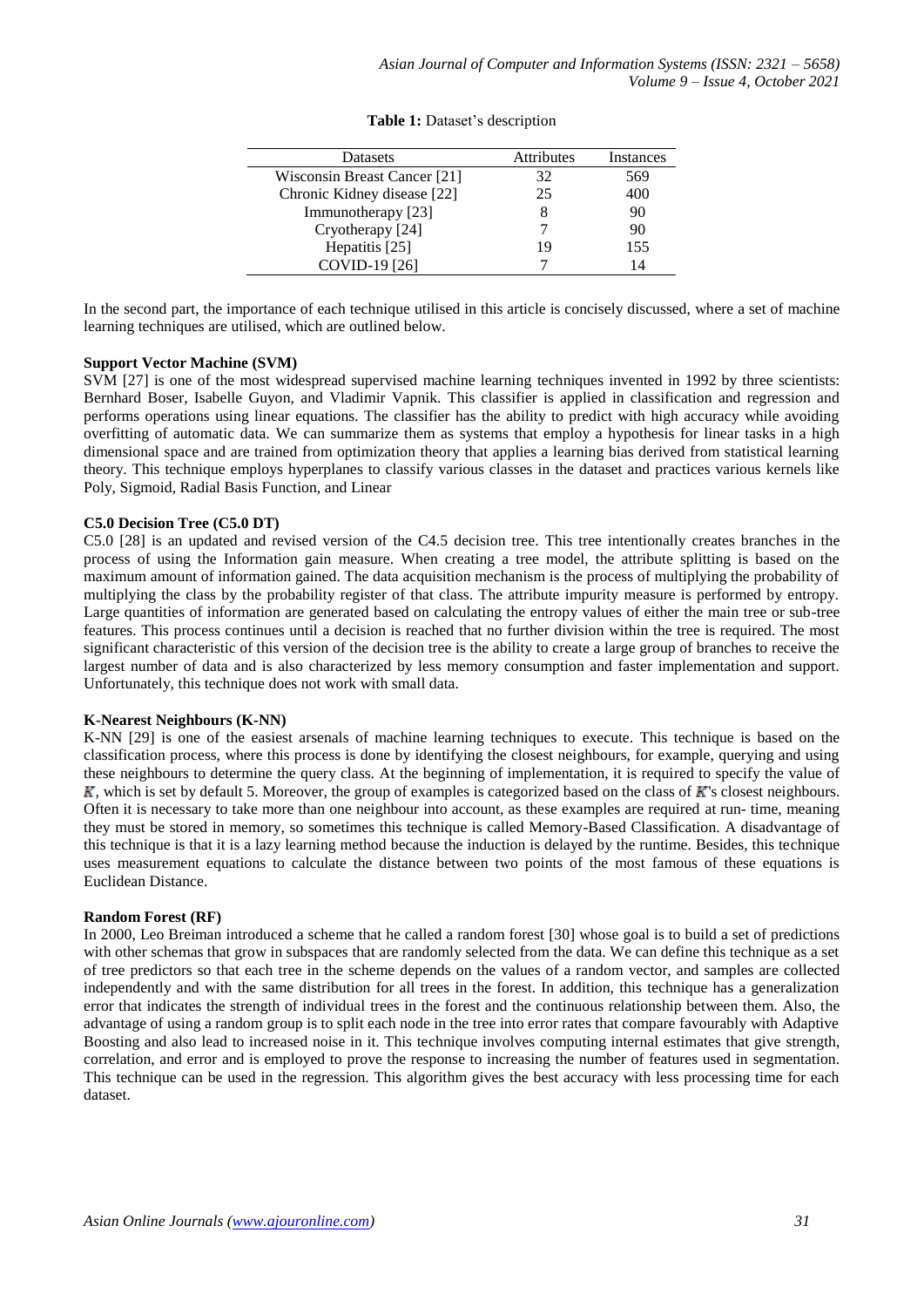# **4. EXPERIMENTAL RESULTS**

In this section, the results of the analysis of each technique are presented and its execution is evaluated based on various factors like Testing Accuracy, Training Accuracy, Testing Time, Training Time. Figure 2 shows the mechanism of this article in terms of input, processing and output of all medical data. Tables 2 to 5 display the execution evaluation effects for each technique in analysing the medical dataset. The computer specifications in which this work is applied consist of the following: Intel® Core™ i5-1130G7 Processor (4-Core), Hard disk:512GB SSD, 16GB RAM, Python v.3.7 with Spyder IDE v.4.2.1 and running on Windows 10.0 Home build 1904164-bit (last update on February 2021).



**Figure 2:** The stages of this work

|  |  | <b>Table 2:</b> Execution evaluation of SVM |  |  |
|--|--|---------------------------------------------|--|--|
|--|--|---------------------------------------------|--|--|

| <b>Medical Datasets</b> |                         | <b>Training Accuracy</b> | Testing  | Training |
|-------------------------|-------------------------|--------------------------|----------|----------|
|                         | <b>Testing Accuracy</b> |                          | Time     | Time     |
| Wisconsin Breast Cancer | 0.96114795214           | 0.9536719818323          | 0.04125  | 0.04125  |
| Chronic Kidney disease  | 0.97578491347           | 0.9347588136591          | 0.05125  | 0.05125  |
| Immunotherapy           | 0.76261839462           | 0.7162193529             | 0.013425 | 0.013425 |
| Cryotherapy             | 0.92333333333           | 0.82131145451            | 0.013425 | 0.013425 |
| <b>Hepatitis</b>        | 0.8361859564            | 0.7861292128             | 0.013425 | 0.013425 |
| COVID-19                | 0.9139682222222         | 0.8919682222222          | 0.04125  | 0.04125  |

**Table 3:** Execution evaluation of C5.0

| <b>Medical Datasets</b>        |                         | <b>Training Accuracy</b> | Testing  | Training |
|--------------------------------|-------------------------|--------------------------|----------|----------|
|                                | <b>Testing Accuracy</b> |                          | Time     | Time     |
| <b>Wisconsin Breast Cancer</b> | 0.9381429581            | 0.887820375481           | 0.034825 | 0.034825 |
| Chronic Kidney disease         | 0.9741222222            | 0.9537388134491          | 0.05125  | 0.05125  |
| Immunotherapy                  | 0.9332432782613         | 0.881323282321           | 0.015625 | 0.015625 |
| Cryotherapy                    | 0.976210000             | 0.890301386712           | 0.05125  | 0.05125  |
| <b>Hepatitis</b>               | 0.88264867336           | 0.8119202925             | 0.05125  | 0.05125  |
| COVID-19                       | 0.71622412555           | 0.66731424444            | 0.066125 | 0.066125 |

|  |  | <b>Table 4:</b> Execution evaluation of K-NN |  |
|--|--|----------------------------------------------|--|
|--|--|----------------------------------------------|--|

| <b>Medical Datasets</b> |                         | <b>Training Accuracy</b> | Testing  | Training |
|-------------------------|-------------------------|--------------------------|----------|----------|
|                         | <b>Testing Accuracy</b> |                          | Time     | Time     |
| Wisconsin Breast Cancer | 0.94102895133891        | 0.93119309670342         | 0.066125 | 0.066125 |
| Chronic Kidney disease  | 0.9852222222222         | 0.925223452898           | 0.013425 | 0.013425 |
| Immunotherapy           | 0.8132435886611         | 0.7955811238125          | 0.013425 | 0.013425 |
| Cryotherapy             | 0.9888888888            | 0.97848589843            | 0.04125  | 0.04125  |
| <b>Hepatitis</b>        | 0.826086956             | 0.7611940298             | 0.04125  | 0.04125  |
| COVID-19                | 0.6666666666            | 0.63218467925            | 0.07125  | 0.07125  |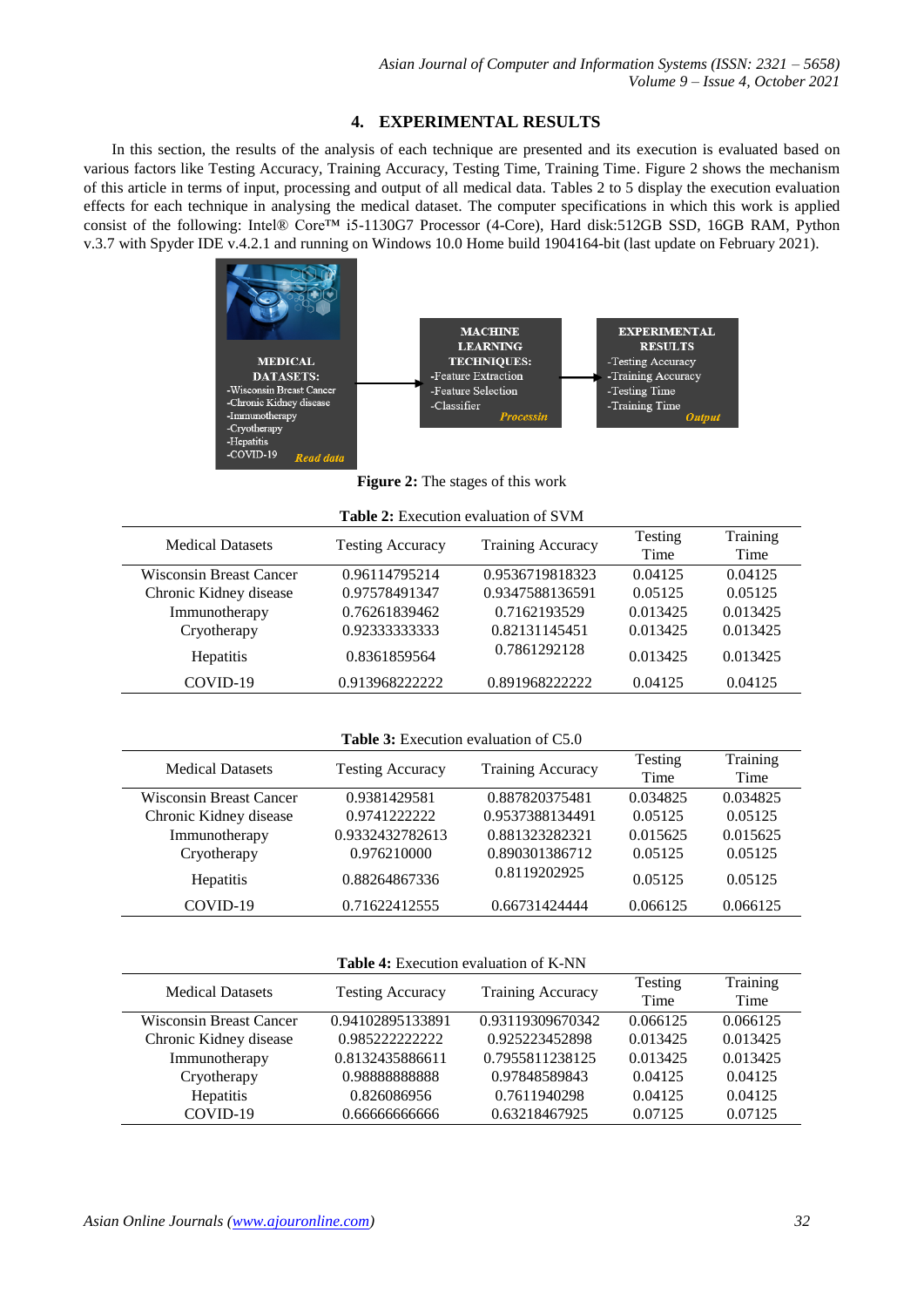| <b>Medical Datasets</b> | <b>Testing Accuracy</b> | <b>Training Accuracy</b> | Testing<br>Time | Training<br>Time |
|-------------------------|-------------------------|--------------------------|-----------------|------------------|
| Wisconsin Breast Cancer | 0.8891288722            | 0.9021282721             | 0.066125        | 0.066125         |
| Chronic Kidney disease  | 0.875444444             | 0.915243742              | 0.074875        | 0.074875         |
| Immunotherapy           | 0.9846421835            | 0.9280745516             | 0.066125        | 0.066125         |
| Cryotherapy             | 0.733333333             | 0.7321862671             | 0.066125        | 0.066125         |
| <b>Hepatitis</b>        | 0.928808192             | 0.928908288              | 0.074875        | 0.074875         |
| COVID-19                | 0.9888281133            | 0.9828222111             | 0.074875        | 0.074875         |

| <b>Table 5:</b> Execution evaluation of RF |  |
|--------------------------------------------|--|
|--------------------------------------------|--|

# **5. CONCLUSIONS AND FUTURE DIRECTIONS**

In fact, health is an invaluable blessing, and there is a wonderful saying by Anne Wilson Schaef (an American clinical psychologist), who says, "Good health is not something we can buy. However, it can be an extremely valuable savings account". In this article, machine learning techniques are utilised to analyse medical datasets that have been chosen from the UCI repository. This article purposes to study the effect of each technique in analysing these data, as each group of these data has attributes and instances that differ from the other. Table 6 exhibits the effect of the execution of each technique, as the index included four points, which are excellent execution, good execution, Fair execution, and inadequate execution. In the future, other techniques can be applied in analysing other data or the same data collected in order to see the strength of their implementation in analysing medical data.

| Table 6: The effect of executing all techniques |            |            |            |            |  |
|-------------------------------------------------|------------|------------|------------|------------|--|
| <b>Medical Datasets</b>                         | Excellent  | Good       | Fair       | Inadequate |  |
|                                                 | Execution  | Execution  | Execution  | Execution  |  |
| Wisconsin Breast Cancer                         | <b>SVM</b> | $K-NN$     | C5.0       | RF         |  |
| Chronic Kidney disease                          | C5.0       | $K-NN$     | <b>SVM</b> | RF         |  |
| Immunotherapy                                   | <b>RF</b>  | C5.0       | $K-NN$     | <b>SVM</b> |  |
| Cryotherapy                                     | $K-NN$     | C5.0       | <b>SVM</b> | RF         |  |
| Hepatitis                                       | RF         | C5.0       | <b>SVM</b> | $K-NN$     |  |
| COVID-19                                        | RF         | <b>SVM</b> | C5.0       | $K-NN$     |  |

#### **6. REFERENCES**

- [1] Grassly N. C. and Fraser C., "Seasonal infectious disease epidemiology," *Proceedings. Biological sciences*, vol.273, no.1600, pp: 2541–2550, July 2006.<https://doi.org/10.1098/rspb.2006.3604>
- [2] Tate M. D., Deng Y., Jones J. E., Anderson G. P., Brooks A. G., and Reading P. C., "Neutrophils Ameliorate Lung Injury and the Development of Severe Disease during Influenza Infection," *The Journal of Immunology*, vol. 183, pp:7441-7450, November 2009.<https://doi.org/10.4049/jimmunol.0902497>
- [3] Pandey S. C., "Data Mining Techniques for Medical Data: A Review," *In Proceedings of International Conference on Signal Processing, Communication, Power and Embedded System (SCOPES*), pp:1-12, Paralakhemundi, India, 3- 5 October 2016. https://doi.org/10.1109/SCOPES.2016.7955586
- [4] Jia Q., Guo Y., Wang G., and Barnes S. J., "Big Data Analytics in the Fight against Major Public Health Incidents (Including COVID-19): A Conceptual Framework," *International Journal of Environmental Research and Public Health*, vol.17, no.6161, pp:1-20, August 2020[. https://doi.org/10.3390/ijerph17176161](https://doi.org/10.3390/ijerph17176161)
- [5] Jones L. D., Golan D., Hanna S. A., and Ramachandran M., "Artificial intelligence, machine learning and the evolution of healthcare: A bright future or cause for concern?," *Bone & Joint Research*, vol.7, no.33,pp:223-225, March 2018[. https://doi.org/10.1302/2046-3758.73.BJR-2017-0147.R1](https://doi.org/10.1302/2046-3758.73.BJR-2017-0147.R1)
- [6] Schmidt J., Marques M. R. G., Botti S., and Marques M. A. L., "Recent Advances and Applications of Machine Learning in Solid-State Materials Science," *NPJ Computational Materials*, vol.5, no.83, pp:1-11, August 2019. <https://doi.org/10.1038/s41524-019-0221-0>
- [7] Battineni G., Sagaro G. G., Chinatalapudi N., Amenta F., "Applications of Machine Learning Predictive Models in the Chronic Disease Diagnosis," *Journal of Personalized Medicine*, vol.10, no.21, pp:1-11, March 2020. <https://doi.org/10.3390/jpm10020021>
- [8] Pham T. D., "Classification of COVID-19 chest X-rays with deep learning: new models or fine tuning?" *Health Information Science and Systems,* vol.9, no. 2, November 2020. <https://doi.org/10.1007/s13755-020-00135-3>
- [9] Mijwil, M. M., "Implementation of Machine Learning Techniques for the Classification of Lung X-Ray Images Used to Detect COVID-19 in Humans," *Iraqi Journal of Science*, vol.62, no.6., pp: 2099-2109, 2 July 2021. [https://doi.org/10.24996/ijs.2021.62.6.35.](https://doi.org/10.24996/ijs.2021.62.6.35)